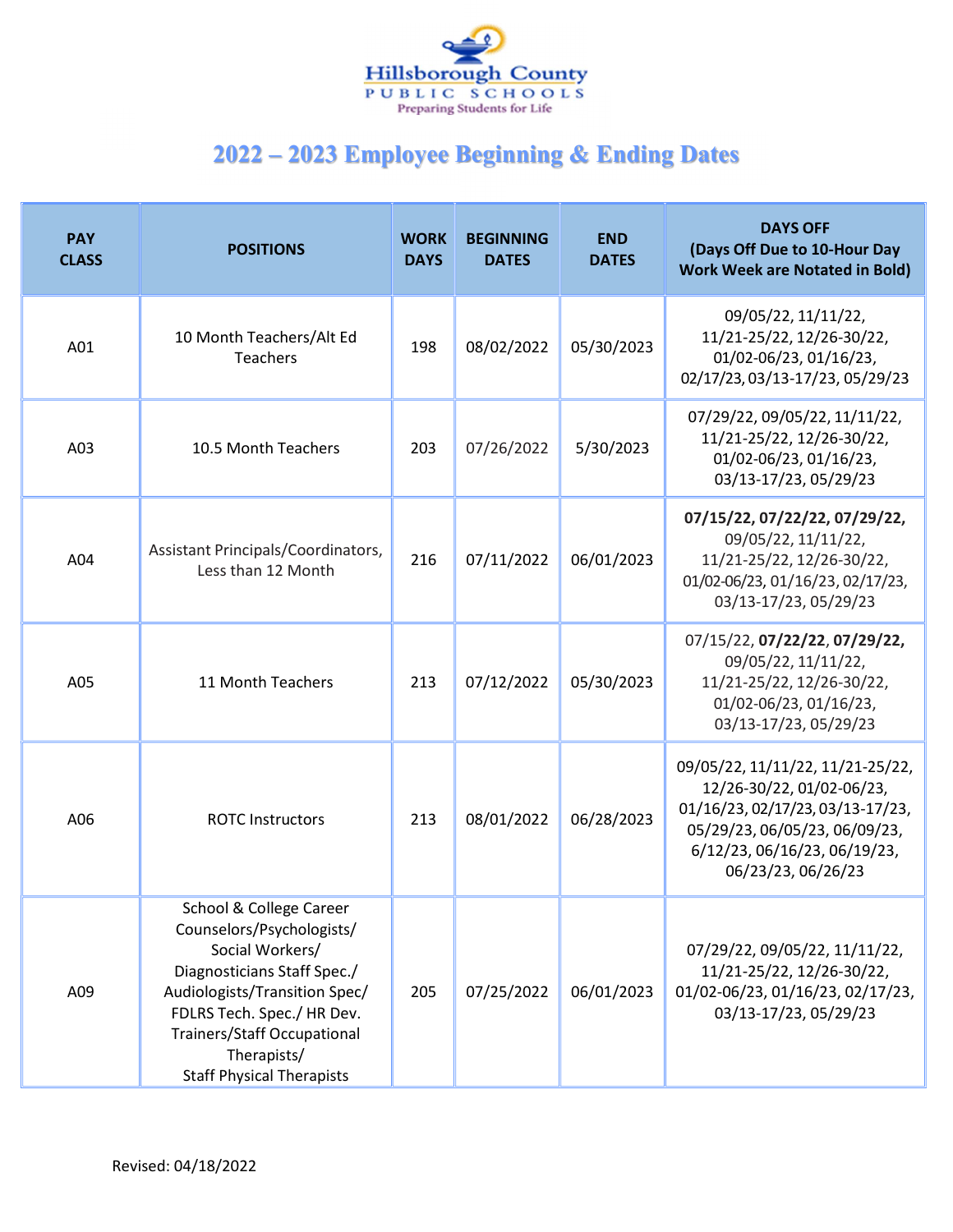

| <b>PAY</b><br><b>CLASS</b> | <b>POSITIONS</b>                                                                                                                     | <b>WORK</b><br><b>DAYS</b> | <b>BEGINNING</b><br><b>DATES</b> | <b>END</b><br><b>DATES</b> | <b>DAYS OFF</b><br>(Days Off Due to 10-Hour Day<br><b>Work Week are Notated in Bold)</b>                                                                                              |
|----------------------------|--------------------------------------------------------------------------------------------------------------------------------------|----------------------------|----------------------------------|----------------------------|---------------------------------------------------------------------------------------------------------------------------------------------------------------------------------------|
| A12                        | District Resource Teachers -<br><b>Group A Mental Health Clinicians</b>                                                              | 213                        | 07/11/2022                       | 05/31/2023                 | 07/15/22, 07/22/22, 07/29/22,<br>09/05/22, 11/11/22,<br>11/21-25/22, 12/26-30/22,<br>01/02-06/23, 01/16/23, 02/17/23,<br>03/13-17/23, 05/29/23                                        |
| A14                        | <b>Assistant Principals for</b><br>Administration                                                                                    | 221                        | 07/05/2022                       | 06/01/2023                 | 07/15/22, 07/22/22, 07/29/22,<br>09/05/22, 11/11/22, 11/21-25/22,<br>12/26-30/22, 01/02-06/23,<br>01/16/23, 02/17/23,<br>03/13-17/23, 05/29/23                                        |
| P01/R01/R02                | 12 Month Personnel                                                                                                                   | 253                        | 07/01/2022                       | 06/30/2023                 | 07/04/22, 07/15/22, 07/22/22,<br>07/29/22, 09/05/22, 11/21-25/22,<br>12/26-30/22, 01/02-06/23,<br>$01/16/23$ , $03/13-17/23$ ,<br>05/29/23, 06/09/23, 06/16/23,<br>06/23/23, 06/30/23 |
| P03/R03/R05                | <b>DJJ Youth Services</b>                                                                                                            | 257                        | 07/01/2022                       | 06/30/2023                 | 07/04/22, 11/23-25/22,<br>12/26-30/22, 01/02-04/23,<br>01/16/23, 03/13-17/23                                                                                                          |
| V <sub>22</sub>            | <b>Bus Drivers</b>                                                                                                                   | 193                        | 08/02/2022                       | 05/26/2023                 | 09/05/22, 10/17/22, 11/11/22,<br>11/21-25/22, 12/26-30/22,<br>01/02-06/23, 01/16/23, 02/17/23,<br>03/06/23, 03/13-17/23, 04/07/23                                                     |
| V23 & V34                  | <b>Certified Occupational</b><br>Assistant Therapists/<br><b>Licensed Physical Assistant</b><br>Therapists, Program<br>Managers/TSSR | 224                        | 07/01/2022                       | 06/07/2023                 | 07/04/22, 07/15/22, 07/22/22,<br>07/29/22, 09/05/22, 11/11/22,<br>11/21-25/22, 12/26-30/22,<br>01/02-06/23, 01/16/23,<br>02/17/23, 03/06/23,<br>03/13-17/23, 05/29/23                 |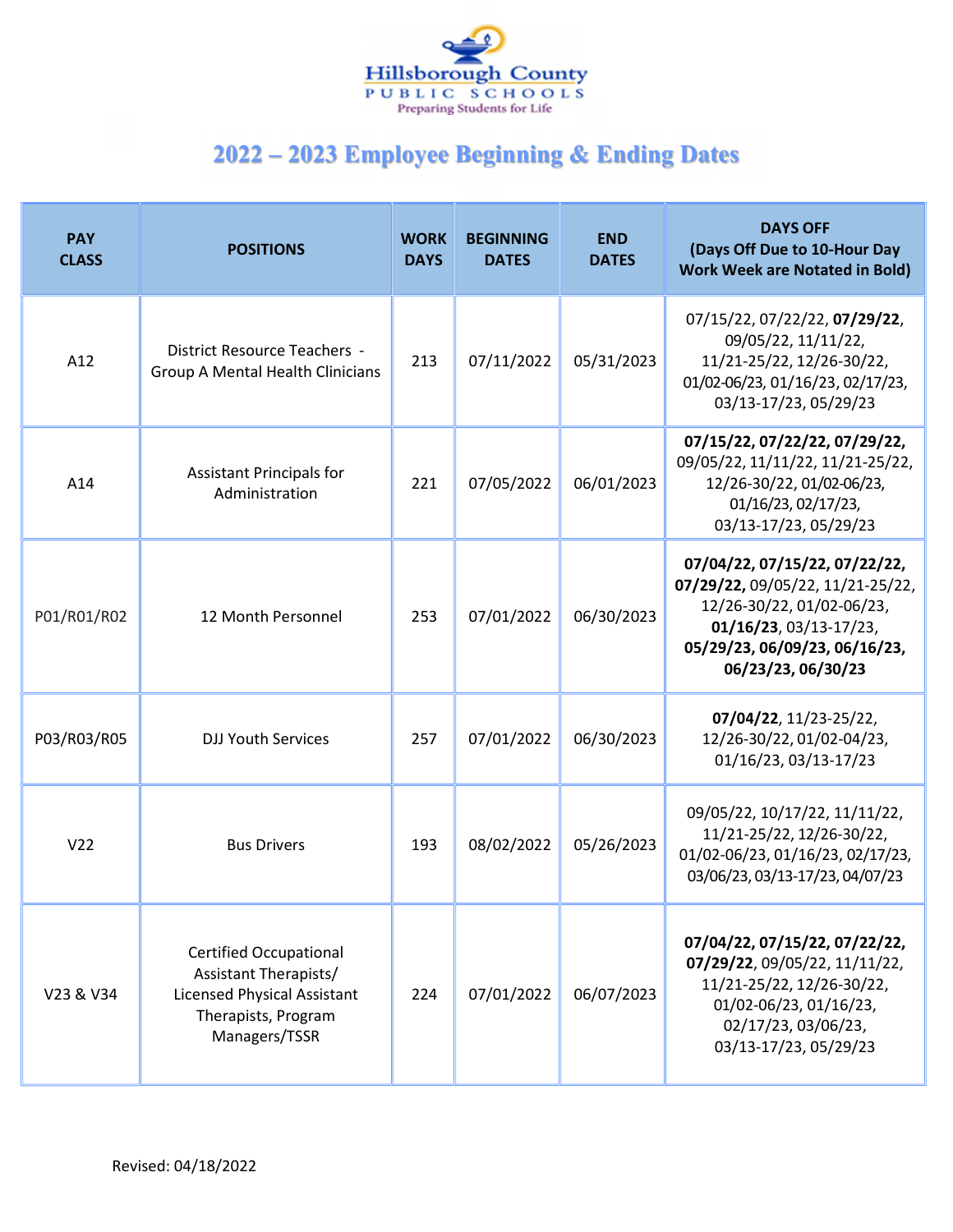

| <b>PAY</b><br><b>CLASS</b> | <b>POSITIONS</b>                                                                  | <b>WORK</b><br><b>DAYS</b> | <b>BEGINNING</b><br><b>DATES</b> | <b>END</b><br><b>DATES</b> | <b>DAYS OFF</b><br>(Days Off Due to 10-Hour Day<br><b>Work Week are Notated in Bold)</b>                                                                |
|----------------------------|-----------------------------------------------------------------------------------|----------------------------|----------------------------------|----------------------------|---------------------------------------------------------------------------------------------------------------------------------------------------------|
| V24/V36/V37                | 10.5 Month Clerical/<br><b>Health Assistants &amp;</b><br><b>LPN Staff Nurses</b> | 205                        | 07/25/2022                       | 06/02/2023                 | 07/29/22, 09/05/22, 11/11/22,<br>11/21-25/22, 12/26-30/22,<br>01/02-06/23, 01/16/23,<br>02/17/23, 03/13-17/23,<br>04/07/23, 05/29/23                    |
| V <sub>25</sub>            | Middle School<br><b>Bookkeepers</b>                                               | 209                        | 07/12/2022                       | 05/31/2023                 | 07/15/22, 07/22/22, 07/29/22,<br>09/05/22, 11/11/22, 11/21-25/22,<br>12/26-30/22, 01/02-06/23,<br>01/16/23, 02/17/23, 03/13-17/23,<br>04/07/23, 5/29/23 |
| V26                        | Senior High Bookkeepers                                                           | 211                        | 07/12/2022                       | 06/01/2023                 | 07/15/22, 07/22/22, 07/29/22,<br>09/05/22, 11/11/22, 11/21-25/22,<br>12/26-30/22, 01/02-06/23,<br>01/16/23, 03/13-17/23,<br>04/07/23, 05/29/23          |
| V27 & V32                  | Elementary DP Clerks/<br>Sr. High Registrars                                      | 213                        | 07/11/2022                       | 06/01/2023                 | 07/15/22, 07/22/22, 07/29/22,<br>09/05/22, 11/11/22,<br>11/21-25/22, 12/26-30/22,<br>01/02-06/23, 01/16/23,<br>03/13-17/23, 04/07/23, 05/29/23          |
| V28                        | <b>SNS Manager</b>                                                                | 200                        | 07/26/2022                       | 05/31/2023                 | 07/29/22, 09/05/22, 11/11/22,<br>11/21-25/22, 12/26-30/22,<br>01/02-06/23, 01/16/23, 02/17/23,<br>03/06/23, 03/13-17/23,<br>04/07/23, 05/29/23          |